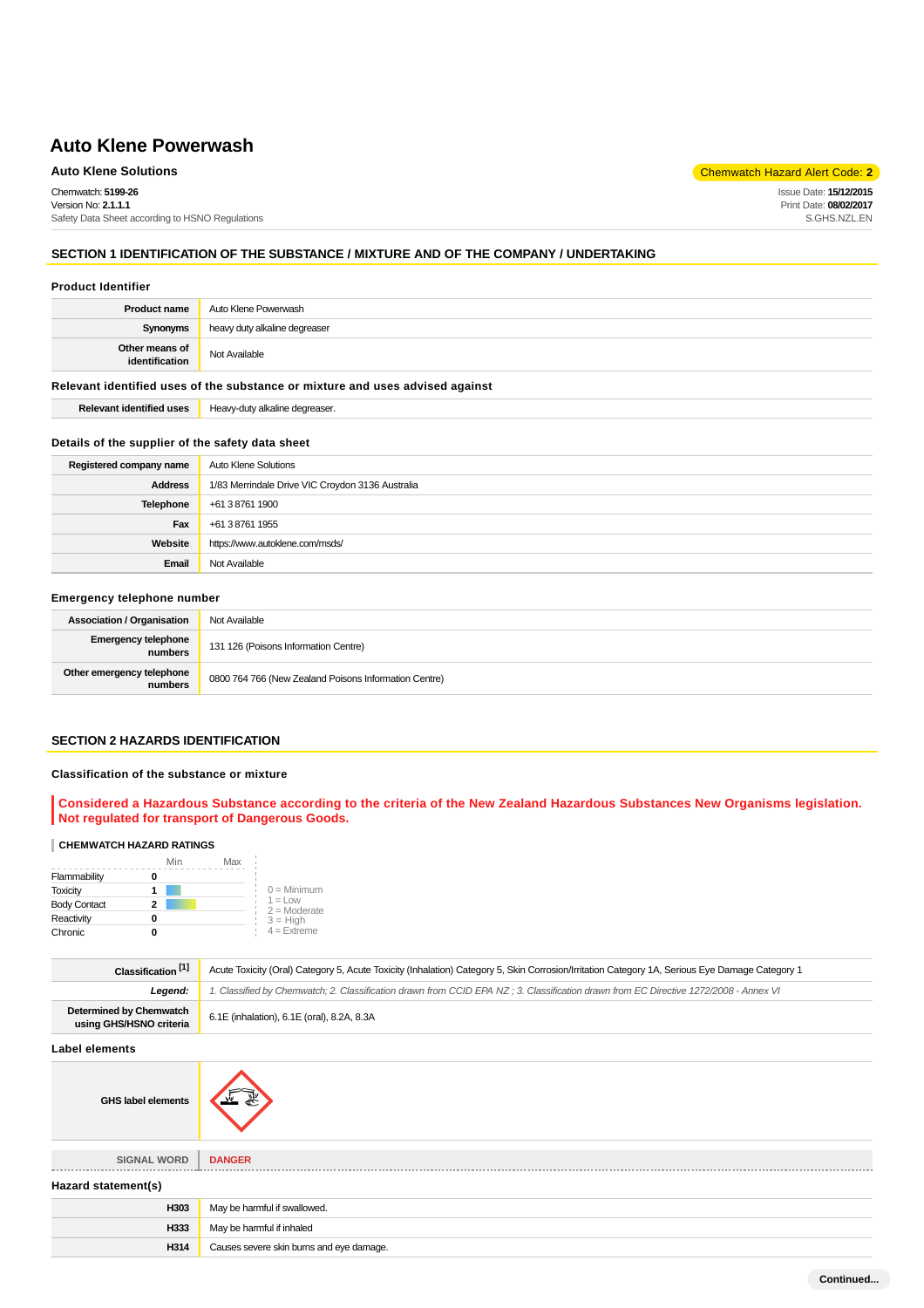# **Precautionary statement(s) Prevention**

| P <sub>260</sub> | Do not breathe dust/fume/gas/mist/vapours/spray.                           |
|------------------|----------------------------------------------------------------------------|
| P280             | Wear protective gloves/protective clothing/eye protection/face protection. |
|                  |                                                                            |

# **Precautionary statement(s) Response**

| P301+P330+P331 | IF SWALLOWED: Rinse mouth. Do NOT induce vomiting.                                                                               |  |
|----------------|----------------------------------------------------------------------------------------------------------------------------------|--|
| P303+P361+P353 | IF ON SKIN (or hair): Remove/Take off immediately all contaminated clothing. Rinse skin with water/shower.                       |  |
| P305+P351+P338 | IF IN EYES: Rinse cautiously with water for several minutes. Remove contact lenses, if present and easy to do. Continue rinsing. |  |
| P310           | Immediately call a POISON CENTER or doctor/physician.                                                                            |  |
| P363           | Wash contaminated clothing before reuse.                                                                                         |  |
| P304+P312      | IF INHALED: Call a POISON CENTER or doctor/physician if you feel unwell.                                                         |  |
| P304+P340      | IF INHALED: Remove victim to fresh air and keep at rest in a position comfortable for breathing.                                 |  |
|                |                                                                                                                                  |  |

# **Precautionary statement(s) Storage**

**P405** Store locked up.

# **Precautionary statement(s) Disposal**

| пгл.<br>◡<br>_____ | -<br>requiations.<br>™e with ita.<br>montaln.<br>,,,,,,,,,,,,,,,,<br>.<br>.<br>. |
|--------------------|----------------------------------------------------------------------------------|
|                    |                                                                                  |

# **SECTION 3 COMPOSITION / INFORMATION ON INGREDIENTS**

#### **Substances**

See section below for composition of Mixtures

#### **Mixtures**

| <b>CAS No</b> | %[weight] | Name                |
|---------------|-----------|---------------------|
| Not avail.    | $1 - 10$  | alkaline salts      |
| 64-17-5       | $1 - 10$  | ethanol             |
| Not Available | $1 - 10$  | nonionic surfactant |
| Not Available | -≺1       | dye                 |
| 7732-18-5     | >60       | water               |

# **SECTION 4 FIRST AID MEASURES**

NZ Poisons Centre 0800 POISON (0800 764 766) | NZ Emergency Services: 111

#### **Description of first aid measures**

| <b>Eye Contact</b>  | If this product comes in contact with the eyes:<br>• Wash out immediately with fresh running water.<br>Ensure complete irrigation of the eye by keeping eyelids apart and away from eye and moving the eyelids by occasionally lifting the upper and lower lids.<br>► Seek medical attention without delay; if pain persists or recurs seek medical attention.<br>► Removal of contact lenses after an eye injury should only be undertaken by skilled personnel.                              |
|---------------------|------------------------------------------------------------------------------------------------------------------------------------------------------------------------------------------------------------------------------------------------------------------------------------------------------------------------------------------------------------------------------------------------------------------------------------------------------------------------------------------------|
| <b>Skin Contact</b> | If skin contact occurs:<br>Inmediately remove all contaminated clothing, including footwear.<br>Flush skin and hair with running water (and soap if available).<br>▶ Seek medical attention in event of irritation.                                                                                                                                                                                                                                                                            |
| Inhalation          | If fumes or combustion products are inhaled remove from contaminated area.<br>Lay patient down. Keep warm and rested.<br>► Prostheses such as false teeth, which may block airway, should be removed, where possible, prior to initiating first aid procedures.<br>▶ Apply artificial respiration if not breathing, preferably with a demand valve resuscitator, bag-valve mask device, or pocket mask as trained. Perform CPR if<br>necessary.<br>Transport to hospital, or doctor.           |
| Ingestion           | If swallowed do <b>NOT</b> induce vomiting.<br>If vomiting occurs, lean patient forward or place on left side (head-down position, if possible) to maintain open airway and prevent aspiration.<br>• Observe the patient carefully.<br>► Never give liquid to a person showing signs of being sleepy or with reduced awareness; i.e. becoming unconscious.<br>Give water to rinse out mouth, then provide liquid slowly and as much as casualty can comfortably drink.<br>Seek medical advice. |

# **Indication of any immediate medical attention and special treatment needed**

Treat symptomatically.

# **SECTION 5 FIREFIGHTING MEASURES**

# **Extinguishing media**

The product contains a substantial proportion of water, therefore there are no restrictions on the type of extinguishing media which may be used. Choice of extinguishing media should take into account surrounding areas.

Though the material is non-combustible, evaporation of water from the mixture, caused by the heat of nearby fire, may produce floating layers of combustible substances. In such an event consider:

 $\triangleright$  foam.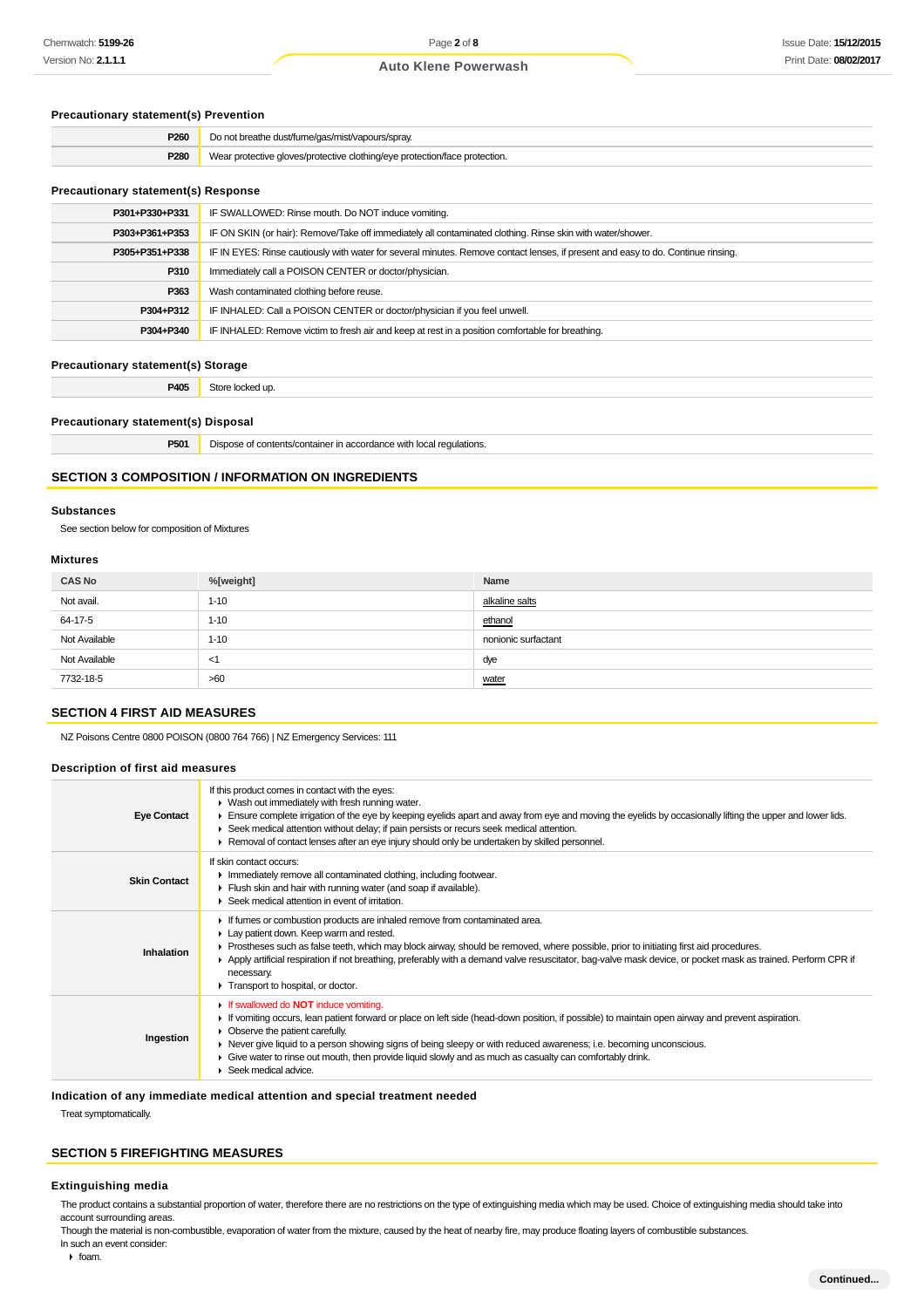- dry chemical powder.
- carbon dioxide.

# **Special hazards arising from the substrate or mixture**

| <b>Fire Incompatibility</b>    | None known.                                                                                                                                                                                                                                                                                                                                                                                                                                                                                                                                                                                                      |  |
|--------------------------------|------------------------------------------------------------------------------------------------------------------------------------------------------------------------------------------------------------------------------------------------------------------------------------------------------------------------------------------------------------------------------------------------------------------------------------------------------------------------------------------------------------------------------------------------------------------------------------------------------------------|--|
| <b>Advice for firefighters</b> |                                                                                                                                                                                                                                                                                                                                                                                                                                                                                                                                                                                                                  |  |
| <b>Fire Fighting</b>           | Alert Fire Brigade and tell them location and nature of hazard.<br>▶ Wear breathing apparatus plus protective gloves.<br>► Prevent, by any means available, spillage from entering drains or water courses.<br>• Use water delivered as a fine spray to control fire and cool adjacent area.<br>DO NOT approach containers suspected to be hot.<br>• Cool fire exposed containers with water spray from a protected location.<br>If safe to do so, remove containers from path of fire.                                                                                                                          |  |
| <b>Fire/Explosion Hazard</b>   | The material is not readily combustible under normal conditions.<br>► However, it will break down under fire conditions and the organic component may burn.<br>$\triangleright$ Not considered to be a significant fire risk.<br>Heat may cause expansion or decomposition with violent rupture of containers.<br>Decomposes on heating and may produce toxic fumes of carbon monoxide (CO).<br>Þ.<br>• May emit acrid smoke.<br>Combustion products include:<br>carbon dioxide (CO2)<br>other pyrolysis products typical of burning organic material.<br>May emit poisonous fumes.<br>May emit corrosive fumes. |  |

# **SECTION 6 ACCIDENTAL RELEASE MEASURES**

**Personal precautions, protective equipment and emergency procedures** See section 8

# **Environmental precautions**

See section 12

# **Methods and material for containment and cleaning up**

| <b>Minor Spills</b> | ▶ Remove all ignition sources.<br>$\triangleright$ Clean up all spills immediately.<br>Avoid breathing vapours and contact with skin and eyes.<br>$\triangleright$ Control personal contact with the substance, by using protective equipment.<br>• Contain and absorb spill with sand, earth, inert material or vermiculite.<br>$\blacktriangleright$ Wipe up.<br>• Place in a suitable, labelled container for waste disposal. |
|---------------------|----------------------------------------------------------------------------------------------------------------------------------------------------------------------------------------------------------------------------------------------------------------------------------------------------------------------------------------------------------------------------------------------------------------------------------|
| <b>Major Spills</b> | Moderate hazard.<br>$\triangleright$ Clear area of personnel and move upwind.<br>Alert Fire Brigade and tell them location and nature of hazard.<br>▶ Wear breathing apparatus plus protective gloves.<br>• Prevent, by any means available, spillage from entering drains or water course.<br>• No smoking, naked lights or ignition sources.<br>Increase ventilation.                                                          |

Personal Protective Equipment advice is contained in Section 8 of the SDS.

# **SECTION 7 HANDLING AND STORAGE**

# **Precautions for safe handling**

| Safe handling     | <b>DO NOT</b> allow clothing wet with material to stay in contact with skin<br>Avoid all personal contact, including inhalation.<br>• Wear protective clothing when risk of exposure occurs.<br>$\blacktriangleright$ Use in a well-ventilated area.<br>▶ Prevent concentration in hollows and sumps.<br>DO NOT enter confined spaces until atmosphere has been checked.<br>• DO NOT allow material to contact humans, exposed food or food utensils.<br>Avoid contact with incompatible materials. |
|-------------------|-----------------------------------------------------------------------------------------------------------------------------------------------------------------------------------------------------------------------------------------------------------------------------------------------------------------------------------------------------------------------------------------------------------------------------------------------------------------------------------------------------|
| Other information | Store in original containers.<br>▶ Keep containers securely sealed.<br>▶ No smoking, naked lights or ignition sources.<br>Store in a cool, dry, well-ventilated area.<br>Store away from incompatible materials and foodstuff containers.<br>▶ Protect containers against physical damage and check regularly for leaks.<br>• Observe manufacturer's storage and handling recommendations contained within this SDS.                                                                                |

# **Conditions for safe storage, including any incompatibilities**

| Suitable container | Metal can or drum<br>▶ Packaging as recommended by manufacturer.<br>Check all containers are clearly labelled and free from leaks. |
|--------------------|------------------------------------------------------------------------------------------------------------------------------------|
|--------------------|------------------------------------------------------------------------------------------------------------------------------------|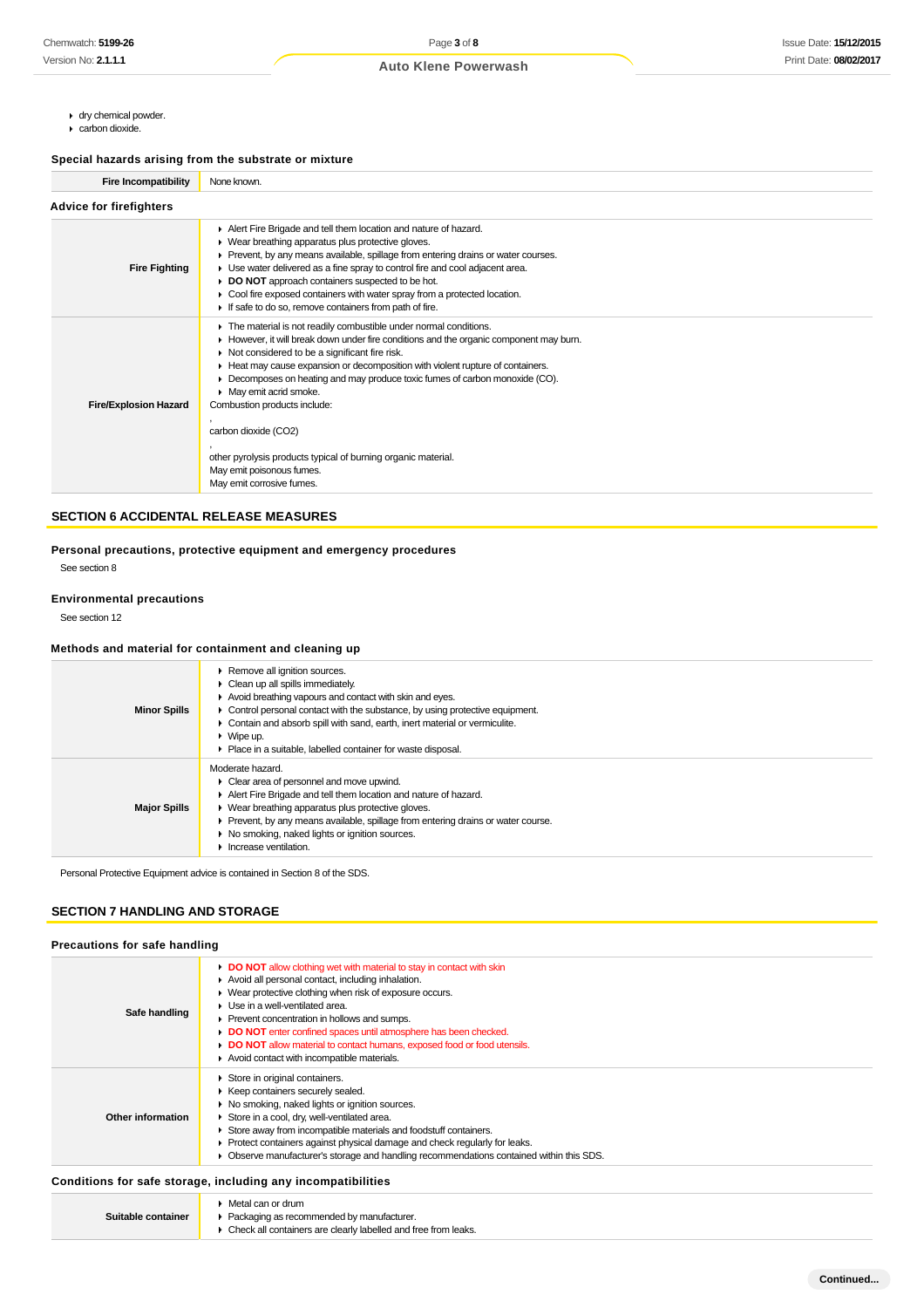**Storage incompatibility**

Avoid contamination of water, foodstuffs, feed or seed. Avoid reaction with oxidising agents

|Avoid Sodium or Calcium Hypochlorite. Reaction with peroxides may result in violent decomposition.

# **SECTION 8 EXPOSURE CONTROLS / PERSONAL PROTECTION**

#### **Control parameters**

### **OCCUPATIONAL EXPOSURE LIMITS (OEL)**

# **INGREDIENT DATA**

| Source                                            | Ingredient               | <b>Material name</b>    | <b>TWA</b>              |                 | <b>STEL</b>         | Peak          |           | <b>Notes</b>  |
|---------------------------------------------------|--------------------------|-------------------------|-------------------------|-----------------|---------------------|---------------|-----------|---------------|
| New Zealand Workplace<br>Exposure Standards (WES) | ethanol                  | Ethyl alcohol (Ethanol) | 1,880 mg/m3 / 1,000 ppm |                 | Not Available       | Not Available |           | Not Available |
| <b>EMERGENCY LIMITS</b>                           |                          |                         |                         |                 |                     |               |           |               |
| Ingredient                                        | <b>Material name</b>     |                         | TEEL-1                  |                 | TEEL-2              |               | TEEL-3    |               |
| ethanol                                           | Ethyl alcohol; (Ethanol) |                         | Not Available           |                 | Not Available       |               | 15000 ppm |               |
|                                                   |                          |                         |                         |                 |                     |               |           |               |
| Ingredient                                        | <b>Original IDLH</b>     |                         |                         |                 | <b>Revised IDLH</b> |               |           |               |
| alkaline salts                                    | Not Available            |                         |                         | Not Available   |                     |               |           |               |
| ethanol                                           | 15,000 ppm               |                         |                         | 3,300 [LEL] ppm |                     |               |           |               |
| nonionic surfactant                               | Not Available            |                         |                         | Not Available   |                     |               |           |               |
| dye                                               | Not Available            |                         |                         | Not Available   |                     |               |           |               |
| water                                             | Not Available            |                         |                         | Not Available   |                     |               |           |               |
|                                                   |                          |                         |                         |                 |                     |               |           |               |

# **Exposure controls**

| Appropriate engineering<br>controls | Engineering controls are used to remove a hazard or place a barrier between the worker and the hazard. Well-designed engineering controls can be highly<br>effective in protecting workers and will typically be independent of worker interactions to provide this high level of protection.<br>The basic types of engineering controls are:<br>Process controls which involve changing the way a job activity or process is done to reduce the risk.<br>Enclosure and/or isolation of emission source which keeps a selected hazard "physically" away from the worker and ventilation that strategically "adds" and<br>"removes" air in the work environment. Ventilation can remove or dilute an air contaminant if designed properly. The design of a ventilation system must match<br>the particular process and chemical or contaminant in use.<br>Employers may need to use multiple types of controls to prevent employee overexposure. |
|-------------------------------------|-------------------------------------------------------------------------------------------------------------------------------------------------------------------------------------------------------------------------------------------------------------------------------------------------------------------------------------------------------------------------------------------------------------------------------------------------------------------------------------------------------------------------------------------------------------------------------------------------------------------------------------------------------------------------------------------------------------------------------------------------------------------------------------------------------------------------------------------------------------------------------------------------------------------------------------------------|
| <b>Personal protection</b>          |                                                                                                                                                                                                                                                                                                                                                                                                                                                                                                                                                                                                                                                                                                                                                                                                                                                                                                                                                 |
| Eye and face protection             | Safety glasses with side shields.<br>Chemical goggles.<br>• Contact lenses may pose a special hazard; soft contact lenses may absorb and concentrate irritants. A written policy document, describing the wearing of<br>lenses or restrictions on use, should be created for each workplace or task. This should include a review of lens absorption and adsorption for the class of<br>chemicals in use and an account of injury experience. Medical and first-aid personnel should be trained in their removal and suitable equipment should be<br>readily available. In the event of chemical exposure, begin eye irrigation immediately and remove contact lens as soon as practicable.                                                                                                                                                                                                                                                     |
| <b>Skin protection</b>              | See Hand protection below                                                                                                                                                                                                                                                                                                                                                                                                                                                                                                                                                                                                                                                                                                                                                                                                                                                                                                                       |
| Hands/feet protection               | ▶ Wear chemical protective gloves, e.g. PVC.<br>• Wear safety footwear or safety gumboots, e.g. Rubber<br>The selection of suitable gloves does not only depend on the material, but also on further marks of quality which vary from manufacturer to manufacturer. Where<br>the chemical is a preparation of several substances, the resistance of the glove material can not be calculated in advance and has therefore to be checked prior<br>to the application.<br>The exact break through time for substances has to be obtained from the manufacturer of the protective gloves and has to be observed when making a final<br>choice.<br>Personal hygiene is a key element of effective hand care. Gloves must only be worn on clean hands. After using gloves, hands should be washed and dried<br>thoroughly. Application of a non-perfumed moisturizer is recommended.                                                                 |
| <b>Body protection</b>              | See Other protection below                                                                                                                                                                                                                                                                                                                                                                                                                                                                                                                                                                                                                                                                                                                                                                                                                                                                                                                      |
| Other protection                    | • Overalls.<br>P.V.C. apron.<br>▶ Barrier cream.<br>Skin cleansing cream.<br>Eye wash unit.                                                                                                                                                                                                                                                                                                                                                                                                                                                                                                                                                                                                                                                                                                                                                                                                                                                     |
| <b>Thermal hazards</b>              | Not Available                                                                                                                                                                                                                                                                                                                                                                                                                                                                                                                                                                                                                                                                                                                                                                                                                                                                                                                                   |
|                                     |                                                                                                                                                                                                                                                                                                                                                                                                                                                                                                                                                                                                                                                                                                                                                                                                                                                                                                                                                 |

# **Recommended material(s)**

#### **GLOVE SELECTION INDEX**

Glove selection is based on a modified presentation of the:

 **"Forsberg Clothing Performance Index".**

 The effect(s) of the following substance(s) are taken into account in the **computergenerated** selection:

Auto Klene Powerwash

| Material       | CPI |
|----------------|-----|
| <b>BUTYL</b>   |     |
| NATURAL RUBBER |     |

# **Respiratory protection**

Type A Filter of sufficient capacity. (AS/NZS 1716 & 1715, EN 143:2000 & 149:2001, ANSI Z88 or national equivalent)

Selection of the Class and Type of respirator will depend upon the level of breathing zone contaminant and the chemical nature of the contaminant. Protection Factors (defined as the ratio of contaminant outside and inside the mask) may also be important.

| Reauired          | Maximum gas/vapour           | <b>Half-face</b> | <b>Full-Face</b> |
|-------------------|------------------------------|------------------|------------------|
| minimum           | concentration present in air | Respirator       | Respirator       |
| protection factor | p.p.m. (by volume)           |                  |                  |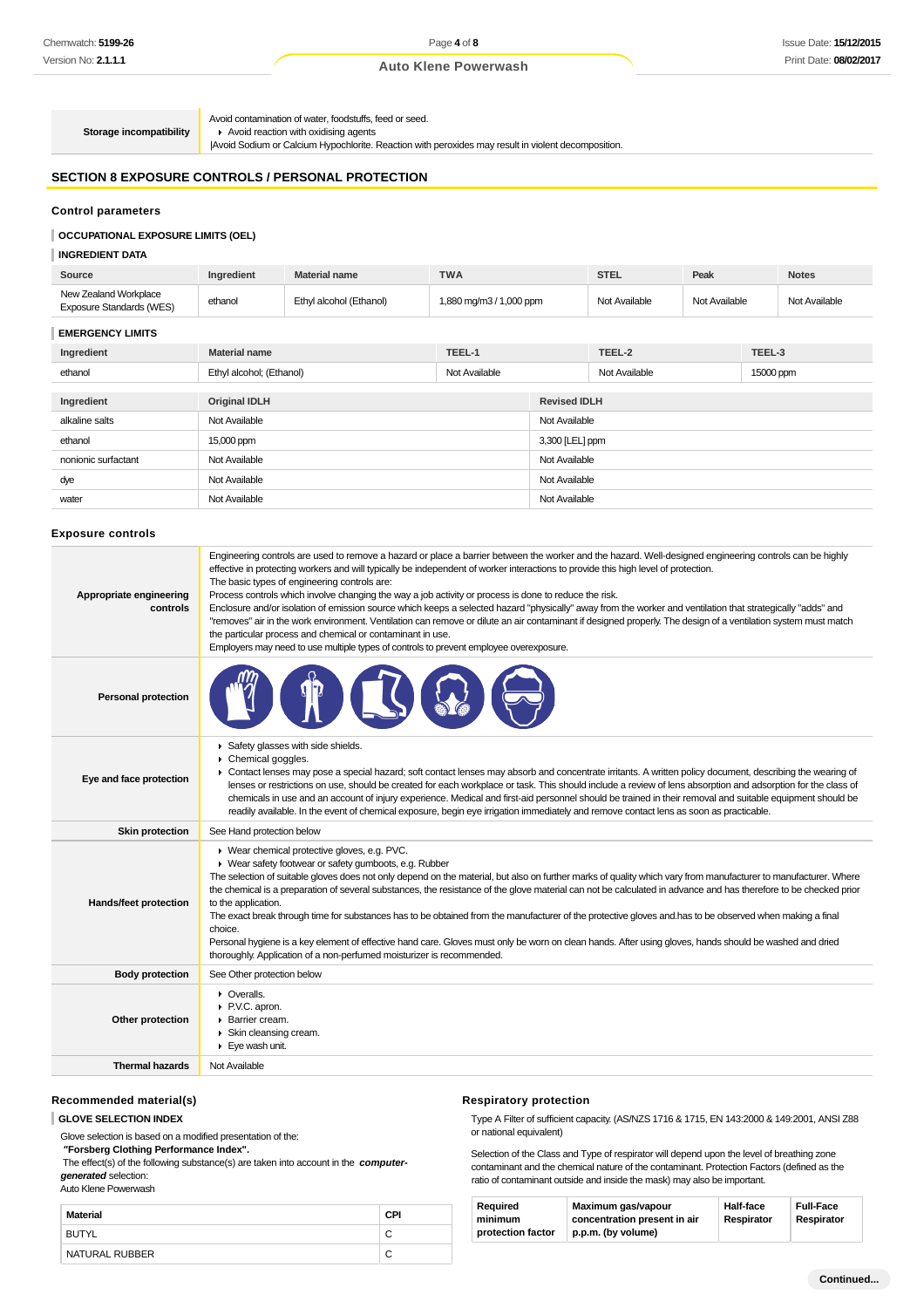|  |  | <b>Auto Klene Powerwash</b> |
|--|--|-----------------------------|
|--|--|-----------------------------|

| NATURAL+NEOPRENE | C |
|------------------|---|
| <b>NEOPRENE</b>  | C |
| <b>NITRILE</b>   | C |
| NITRILE+PVC      | C |
| PE/EVAL/PE       | C |
| <b>PVA</b>       | C |
| <b>PVC</b>       | C |
| <b>VITON</b>     | C |

\* CPI - Chemwatch Performance Index

A: Best Selection

B: Satisfactory; may degrade after 4 hours continuous immersion

C: Poor to Dangerous Choice for other than short term immersion

**NOTE**: As a series of factors will influence the actual performance of the glove, a final selection must be based on detailed observation. -

\* Where the glove is to be used on a short term, casual or infrequent basis, factors such as "feel" or convenience (e.g. disposability), may dictate a choice of gloves which might otherwise be unsuitable following long-term or frequent use. A qualified practitioner should be consulted.

| up to 10    | 1000  | A-AUS/<br>Class1 | $\blacksquare$     |
|-------------|-------|------------------|--------------------|
| up to 50    | 1000  |                  | A-AUS /<br>Class 1 |
| up to 50    | 5000  | Airline *        | ۰                  |
| up to $100$ | 5000  |                  | $A-2$              |
| up to 100   | 10000 |                  | $A-3$              |
| $100+$      |       |                  | Airline**          |

\* - Continuous Flow \*\* - Continuous-flow or positive pressure demand

A(All classes) = Organic vapours, B AUS or B1 = Acid gasses, B2 = Acid gas or hydrogen cyanide(HCN), B3 = Acid gas or hydrogen cyanide(HCN), E = Sulfur dioxide(SO2), G = Agricultural chemicals, K = Ammonia(NH3), Hg = Mercury, NO = Oxides of nitrogen, MB = Methyl bromide, AX = Low boiling point organic compounds(below 65 degC)

Cartridge respirators should never be used for emergency ingress or in areas of unknown vapour concentrations or oxygen content. The wearer must be warned to leave the contaminated area immediately on detecting any odours through the respirator. The odour may indicate that the mask is not functioning properly, that the vapour concentration is too high, or that the mask is not properly fitted. Because of these limitations, only restricted use of cartridge respirators is considered appropriate.

# **SECTION 9 PHYSICAL AND CHEMICAL PROPERTIES**

# **Information on basic physical and chemical properties**

| Appearance                                      | Clear crimson red coloured liquid with a slight glycol odour; mixes with water. |                                                   |                |
|-------------------------------------------------|---------------------------------------------------------------------------------|---------------------------------------------------|----------------|
|                                                 |                                                                                 |                                                   |                |
| <b>Physical state</b>                           | Liquid                                                                          | Relative density (Water = 1)                      | 1.03-1.05      |
| Odour                                           | Not Available                                                                   | <b>Partition coefficient</b><br>n-octanol / water | Not Available  |
| <b>Odour threshold</b>                          | Not Available                                                                   | Auto-ignition temperature<br>$(^{\circ}C)$        | Not Applicable |
| pH (as supplied)                                | 11.5-12.5                                                                       | Decomposition<br>temperature                      | Not Available  |
| Melting point / freezing<br>point $(^{\circ}C)$ | Not Available                                                                   | <b>Viscosity (cSt)</b>                            | Not Available  |
| Initial boiling point and<br>boiling range (°C) | ~100                                                                            | Molecular weight (g/mol)                          | Not Applicable |
| Flash point (°C)                                | Not Applicable                                                                  | <b>Taste</b>                                      | Not Available  |
| <b>Evaporation rate</b>                         | Not Available                                                                   | <b>Explosive properties</b>                       | Not Available  |
| Flammability                                    | Not Applicable                                                                  | <b>Oxidising properties</b>                       | Not Available  |
| Upper Explosive Limit (%)                       | Not Applicable                                                                  | Surface Tension (dyn/cm or<br>$mN/m$ )            | Not Available  |
| Lower Explosive Limit (%)                       | Not Applicable                                                                  | <b>Volatile Component (%vol)</b>                  | 86-88          |
| Vapour pressure (kPa)                           | Not Available                                                                   | Gas group                                         | Not Available  |
| Solubility in water (g/L)                       | Miscible                                                                        | pH as a solution (1%)                             | Not Available  |
| Vapour density ( $Air = 1$ )                    | Not Available                                                                   | VOC g/L                                           | 79             |

#### **SECTION 10 STABILITY AND REACTIVITY**

| Reactivity                            | See section 7                                                                                                                              |
|---------------------------------------|--------------------------------------------------------------------------------------------------------------------------------------------|
| <b>Chemical stability</b>             | • Unstable in the presence of incompatible materials.<br>▶ Product is considered stable.<br>Hazardous polymerisation will not occur.<br>۰. |
| Possibility of hazardous<br>reactions | See section 7                                                                                                                              |
| <b>Conditions to avoid</b>            | See section 7                                                                                                                              |
| Incompatible materials                | See section 7                                                                                                                              |
| Hazardous decomposition<br>products   | See section 5                                                                                                                              |

# **SECTION 11 TOXICOLOGICAL INFORMATION**

#### **Information on toxicological effects**

| Inhaled   | Inhalation of vapours or aerosols (mists, fumes), generated by the material during the course of normal handling, may be damaging to the health of the<br>individual.<br>Acute effects from inhalation of high vapour concentrations may be chest and nasal irritation with coughing, sneezing, headache and even nausea. |
|-----------|---------------------------------------------------------------------------------------------------------------------------------------------------------------------------------------------------------------------------------------------------------------------------------------------------------------------------|
| Ingestion | Accidental ingestion of the material may be damaging to the health of the individual.<br>Ingestion may result in nausea, abdominal irritation, pain and vomiting                                                                                                                                                          |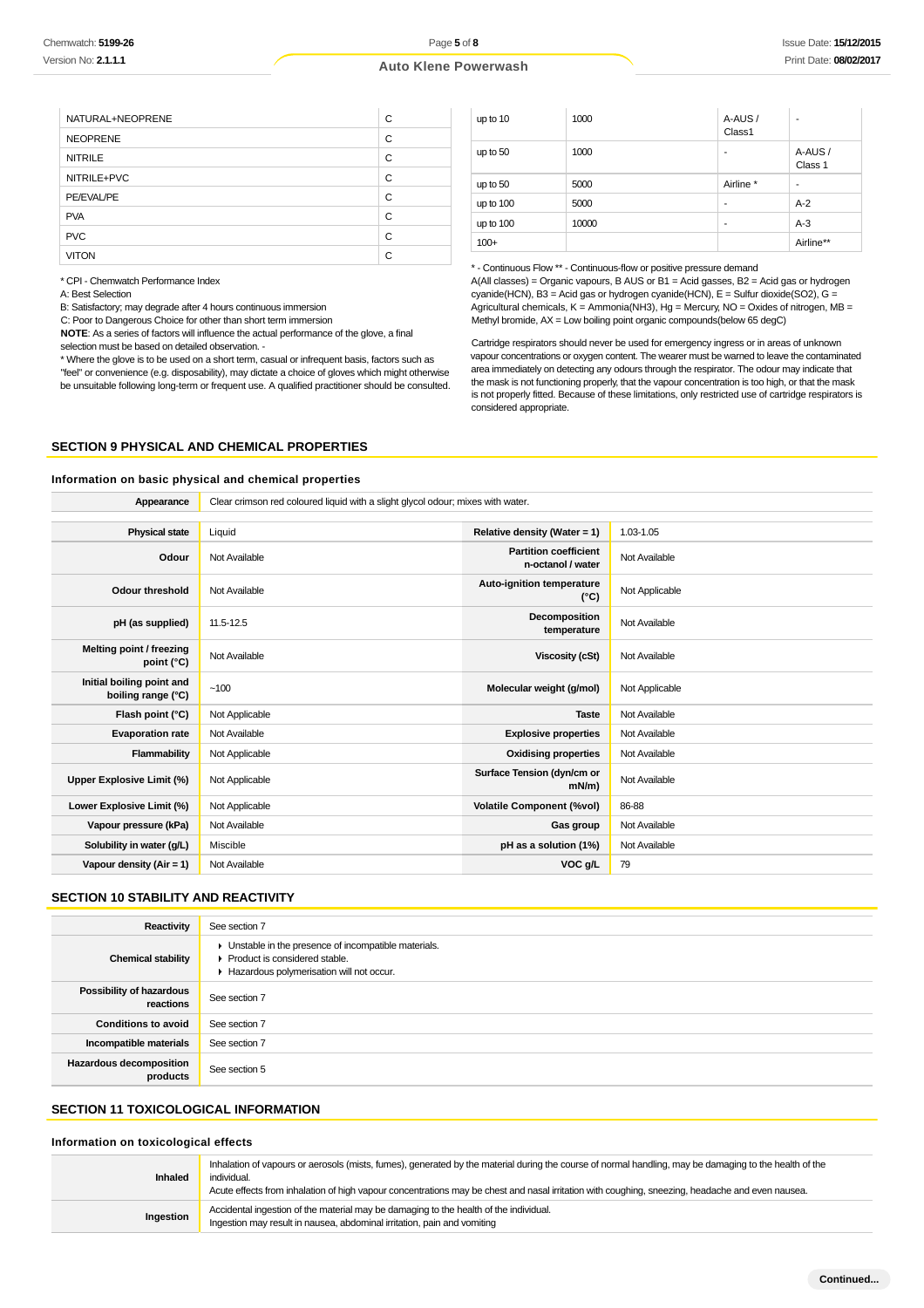# This material can cause inflammation of the skin on contact in some persons. The material may accentuate any pre-existing dermatitis condition **Skin Contact** Open cuts, abraded or irritated skin should not be exposed to this material Entry into the blood-stream, through, for example, cuts, abrasions or lesions, may produce systemic injury with harmful effects. Examine the skin prior to the use of the material and ensure that any external damage is suitably protected. **Eye** This material can cause eye irritation and damage in some persons. **Chronic** Substance accumulation, in the human body, may occur and may cause some concern following repeated or long-term occupational exposure. Prolonged exposure to ethanol may cause damage to the liver and cause scarring. It may also worsen damage caused by other agents. **TOXICITY IRRITATION Auto Klene Powerwash** Not Available Not Available **TOXICITY IRRITATION** Not Available **Eye** (rabbit): FSHA CORROSIVE **alkaline salts** Skin (human): 250 mg/24h - SEVERE Skin (rabbit): 500 mg/24h mild Skin (rabbit): FSHA 3.3 / 8.0 **TOXICITY IRRITATION** Dermal (rabbit) LD50: 17100 mg/kg<sup>[1]</sup> extending the state of the state of the SEVERE Eye (rabbit): 500 mg SEVERE **ethanol** Inhalation (rat) LC50: 64000 ppm/4hr<sup>[2]</sup> Eye (rabbit):100mg/24hr-moderate Oral (rat) LD50: >1187-2769 mg/kg<sup>[1]</sup> Skin (rabbit):20 mg/24hr-moderate Skin (rabbit):400 mg (open)-mild **TOXICITY IRRITATION water** Oral (rat) LD50: >90000 mg/kg<sup>[2]</sup> Not Available **Legend:** 1. Value obtained from Europe ECHA Registered Substances - Acute toxicity 2.\* Value obtained from manufacturer's SDS. Unless otherwise specified data extracted from RTECS - Register of Toxic Effect of chemical Substances Asthma-like symptoms may continue for months or even years after exposure to the material ceases. This may be due to a non-allergenic condition known as reactive airways dysfunction syndrome (RADS) which can occur following exposure to high levels of highly irritating compound. Key criteria for the diagnosis of RADS include the absence of preceding respiratory disease, in a non-atopic individual, with abrupt onset of persistent asthma-like symptoms within minutes to hours of a documented exposure to the irritant. A reversible airflow pattern, on spirometry, with the presence of moderate to severe bronchial hyperreactivity **ALKALINE SALTS** on methacholine challenge testing and the lack of minimal lymphocytic inflammation, without eosinophilia, have also been included in the criteria for diagnosis of RADS. RADS (or asthma) following an irritating inhalation is an infrequent disorder with rates related to the concentration of and duration of exposure to the irritating substance. Industrial bronchitis, on the other hand, is a disorder that occurs as result of exposure due to high concentrations of irritating substance (often particulate in nature) and is completely reversible after exposure ceases. The disorder is characterised by dyspnea, cough and mucus production. for sodium carbonate: for potassium carbonate: for sodium metasilicate: for trisodium phosphate dodecahydrate **ETHANOL** The material may cause skin irritation after prolonged or repeated exposure and may produce on contact skin redness, swelling, the production of vesicles, scaling and thickening of the skin. **Auto Klene Powerwash & ALKALINE SALTS &** No significant acute toxicological data identified in literature search. **WATER**  $\circ$ **Acute Toxicity Carcinogenicity Skin Irritation/Corrosion ● ◆ Productivity** Productivity  $\circ$ **Serious Eye**  $\circ$ **Damage/Irritation Respiratory or Skin station SKIN**<br> **sensitisation**<br> **STOT - Repeated Exposure**  $\circ$ **Mutagenicity Aspiration Hazard**  $\circ$ Legend:  $\mathsf{X}$  – Data available but does not fill the criteria for classification – Data available to make classification

#### – Data Not Available to make classification

 $\varnothing$ 

# **SECTION 12 ECOLOGICAL INFORMATION**

# **Toxicity**

| Ingredient | Endpoint    | <b>Test Duration (hr)</b> | <b>Species</b>                | Value         | Source |
|------------|-------------|---------------------------|-------------------------------|---------------|--------|
| ethanol    | <b>LC50</b> | 96                        | Fish                          | 42mg/L        |        |
| ethanol    | EC50        | 48                        | Crustacea                     | 2mg/L         |        |
| ethanol    | EC50        | 96                        | Algae or other aquatic plants | 17.921mg/L    |        |
| ethanol    | EC50        | 24                        | Algae or other aquatic plants | 0.0129024mq/L | 4      |
| ethanol    | <b>NOEC</b> | 2016                      | Fish                          | 0.000375mg/L  |        |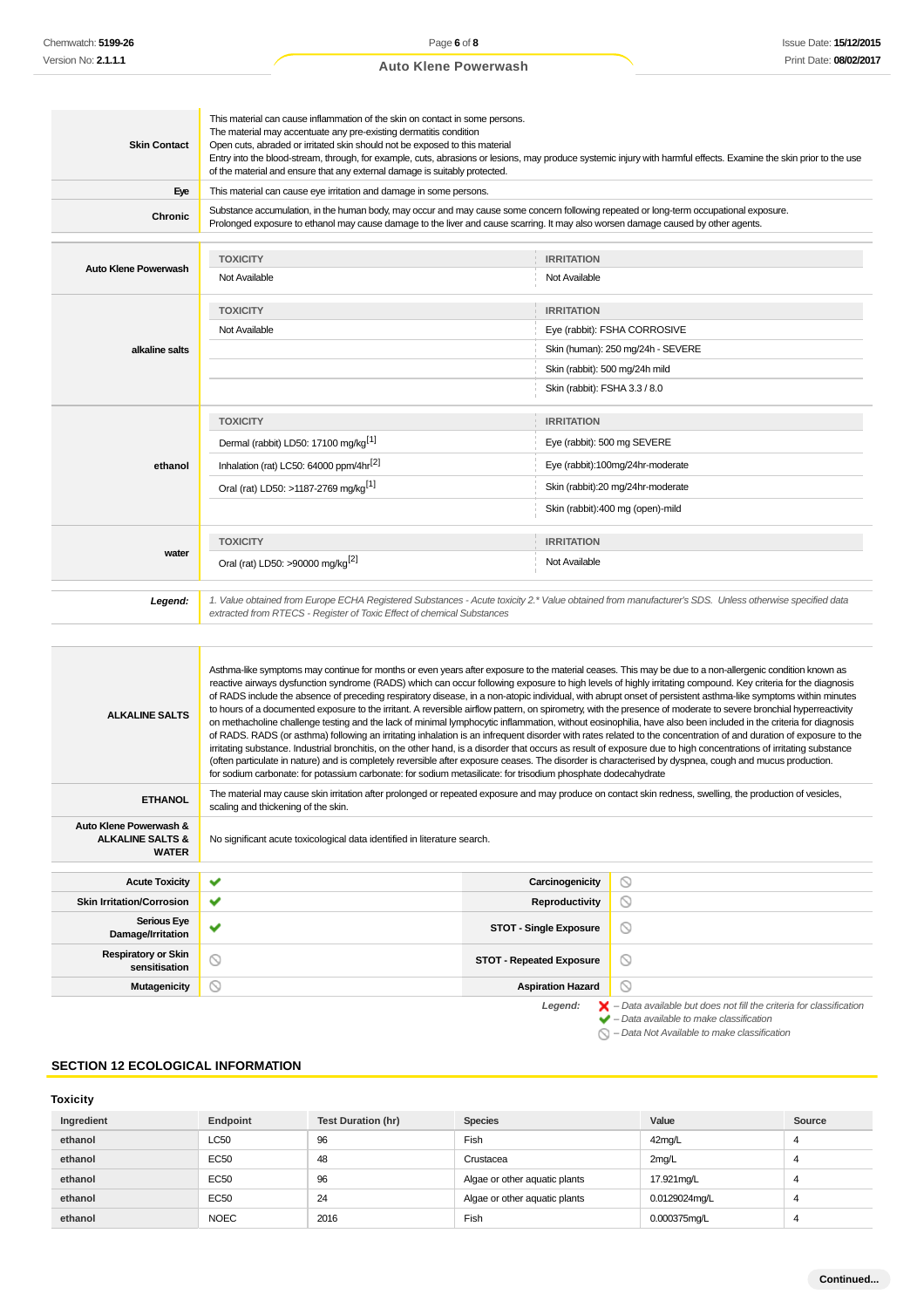**Legend:** Extracted from 1. IUCLID Toxicity Data 2. Europe ECHA Registered Substances - Ecotoxicological Information - Aquatic Toxicity 3. EPIWIN Suite V3.12 - Aquatic Toxicity Data (Estimated) 4. US EPA, Ecotox database - Aquatic Toxicity Data 5. ECETOC Aquatic Hazard Assessment Data 6. NITE (Japan) - Bioconcentration Data 7. METI (Japan) - Bioconcentration Data 8. Vendor Data For Ethanol: log Kow: -0.31 to -0.32; Koc 1: Estimated BCF= 3; Half-life (hr) air: 144; Half-life (hr) H2O surface water: 144; Henry's atm m3 /mol: 6.29E-06; BOD 5 if unstated: 0.93-1.67,63%

COD: 1.99-2.11,97%; ThOD : 2.1.

 Environmental Fate: Terrestrial - Ethanol quickly biodegrades in soil but may leach into ground water; most is lost by evaporation. Ethanol is expected to have very high mobility in soil. Volatilization of ethanol from moist soil surfaces is expected to be an important fate process. The potential for volatilization of ethanol from dry soil surfaces may exist. Biodegradation is expected to be an important fate process for ethanol based on half-lives on the order of a few days for ethanol in sandy soil/groundwater microcosms. Atmospheric Fate: Ethanol is expected to exist solely as a vapour in the ambient atmosphere.

**DO NOT** discharge into sewer or waterways.

# **Persistence and degradability**

| Ingredient | Persistence: Water/Soil       | Persistence: Air              |
|------------|-------------------------------|-------------------------------|
| ethanol    | LOW (Half-life $= 2.17$ days) | LOW (Half-life $= 5.08$ days) |
| water<br>. | LOW<br>$\sim$ $\sim$          | LOW                           |

# **Bioaccumulative potential**

| Ingredient | <b>Bioaccumulation</b>  |
|------------|-------------------------|
| ethanol    | LOW (LogKOW = $-0.31$ ) |
| water      | LOW (LogKOW = $-1.38$ ) |

# **Mobility in soil**

| Ingredient | Mobility             |
|------------|----------------------|
| ethanol    | $HIGH (KOC = 1)$     |
| water      | LOW ( $KOC = 14.3$ ) |

# **SECTION 13 DISPOSAL CONSIDERATIONS**

### **Waste treatment methods**

|                            | Legislation addressing waste disposal requirements may differ by country, state and/ or territory. Each user must refer to laws operating in their area. In some<br>areas, certain wastes must be tracked.<br>A Hierarchy of Controls seems to be common - the user should investigate:<br>$\triangleright$ Reduction<br>$\triangleright$ Reuse<br>$\triangleright$ Recycling<br>▶ Disposal (if all else fails)<br>This material may be recycled if unused, or if it has not been contaminated so as to make it unsuitable for its intended use. If it has been contaminated, it may be |
|----------------------------|-----------------------------------------------------------------------------------------------------------------------------------------------------------------------------------------------------------------------------------------------------------------------------------------------------------------------------------------------------------------------------------------------------------------------------------------------------------------------------------------------------------------------------------------------------------------------------------------|
| <b>Product / Packaging</b> | possible to reclaim the product by filtration, distillation or some other means. Shelf life considerations should also be applied in making decisions of this type.                                                                                                                                                                                                                                                                                                                                                                                                                     |
| disposal                   | Note that properties of a material may change in use, and recycling or reuse may not always be appropriate.                                                                                                                                                                                                                                                                                                                                                                                                                                                                             |
|                            | DO NOT allow wash water from cleaning or process equipment to enter drains.                                                                                                                                                                                                                                                                                                                                                                                                                                                                                                             |
|                            | It may be necessary to collect all wash water for treatment before disposal.                                                                                                                                                                                                                                                                                                                                                                                                                                                                                                            |
|                            | In all cases disposal to sewer may be subject to local laws and regulations and these should be considered first.                                                                                                                                                                                                                                                                                                                                                                                                                                                                       |
|                            | • Where in doubt contact the responsible authority.                                                                                                                                                                                                                                                                                                                                                                                                                                                                                                                                     |
|                            | ► Recycle wherever possible or consult manufacturer for recycling options.                                                                                                                                                                                                                                                                                                                                                                                                                                                                                                              |
|                            | Consult State Land Waste Authority for disposal.                                                                                                                                                                                                                                                                                                                                                                                                                                                                                                                                        |
|                            | ▶ Bury or incinerate residue at an approved site.                                                                                                                                                                                                                                                                                                                                                                                                                                                                                                                                       |
|                            | ▶ Recycle containers if possible, or dispose of in an authorised landfill.                                                                                                                                                                                                                                                                                                                                                                                                                                                                                                              |
|                            |                                                                                                                                                                                                                                                                                                                                                                                                                                                                                                                                                                                         |

Ensure that the disposal of material is carried out in accordance with Hazardous Substances (Disposal) Regulations 2001.

#### **SECTION 14 TRANSPORT INFORMATION**

# **Labels Required**

| Labels Reguired         |                     |  |
|-------------------------|---------------------|--|
| <b>Marine Pollutant</b> | <b>NO</b><br>$\sim$ |  |
| LIA <sup>'</sup>        | Not Applicable      |  |

### **Land transport (UN): NOT REGULATED FOR TRANSPORT OF DANGEROUS GOODS**

#### **Air transport (ICAO-IATA / DGR): NOT REGULATED FOR TRANSPORT OF DANGEROUS GOODS**

#### **Sea transport (IMDG-Code / GGVSee): NOT REGULATED FOR TRANSPORT OF DANGEROUS GOODS**

# **Transport in bulk according to Annex II of MARPOL and the IBC code**

Not Applicable